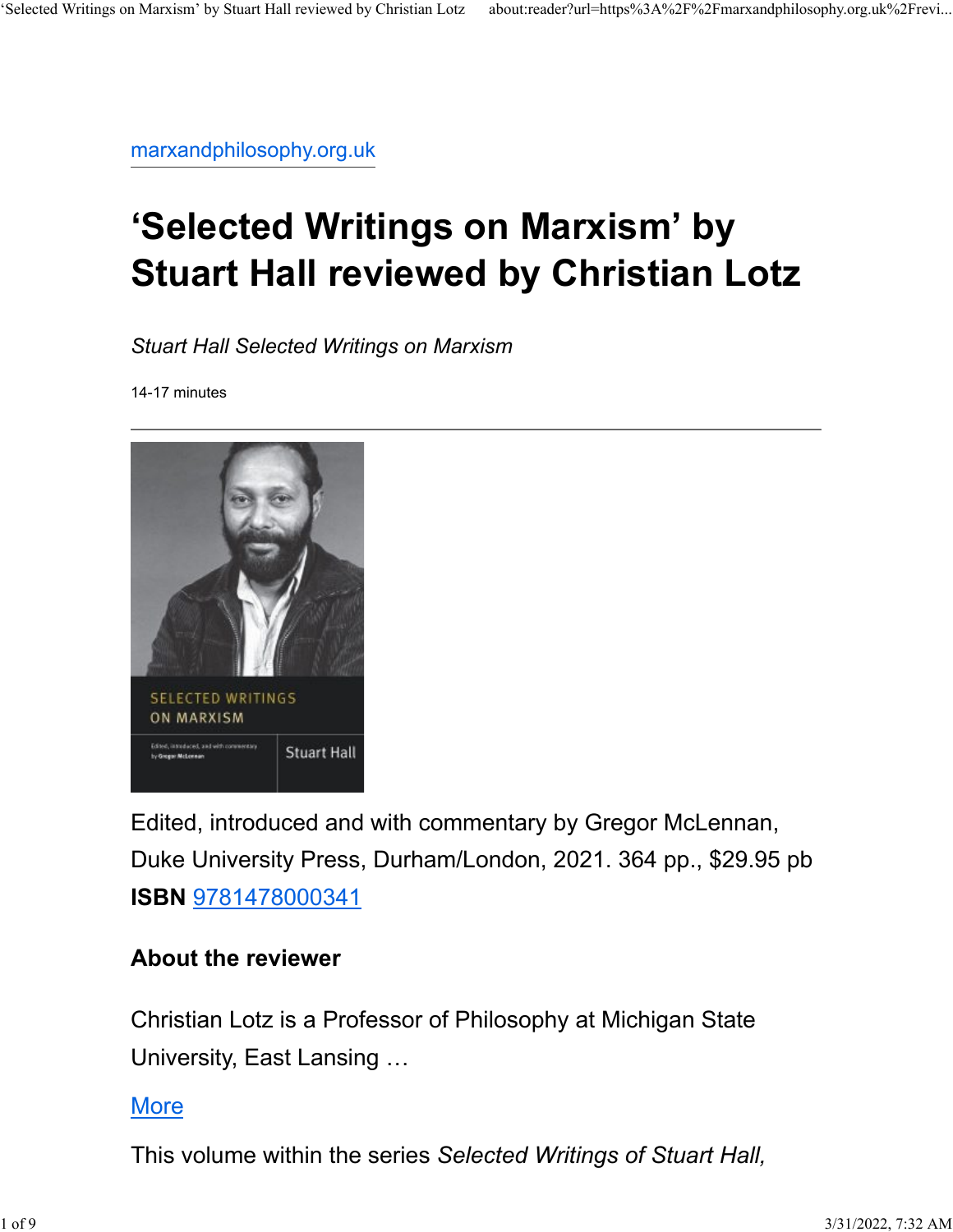which Duke University Press has published over the last years, is a much needed and welcoming addition to the already existing volumes that include editions on the popular arts, media, politics, race and difference, identity and diaspora, the foundations of cultural studies, as well as on Hall's auto-biography *Familiar Stranger: A Life Between Two Islands*, in which Hall describes his life and 'diasporic self' as 'inserted into history' somewhere between the Caribbean and Great Britain. The published volumes present Hall as one of the most important and brilliant left intellectuals of the last 50 years, especially as his work comprises a broad range and mixture of general cultural and societal issues, compelling interventions into politics and extremely careful abstract theoretical reflections. In addition, the series reveals the intellectual unity and development of a fascinating writer and mind who, throughout his lifetime, stayed uncannily close to the intellectual heartbeats of his time, society and historical conjunctures. Undoubtedly, this was at least in part due both to his influential editorial work for *The New Left Review* and to his involvement in the *Centre for Contemporary Cultural Studies* at the University of Birmingham. Hall's position *between* structuralist Marxism and cultural studies, which is the focus of this volume, makes him interesting (again) for our contemporary debates, since we can learn from Hall how to avoid the pitfalls of either doing too much Marxist theorizing or doing too much cultural interpretation. In the spirit of Kant's dictum that concepts without intuitions remain empty and intuitions without concepts remain blind, we might say that a critical theory of society without cultural studies remains empty, and cultural studies without a Marxist theory of society remains blind.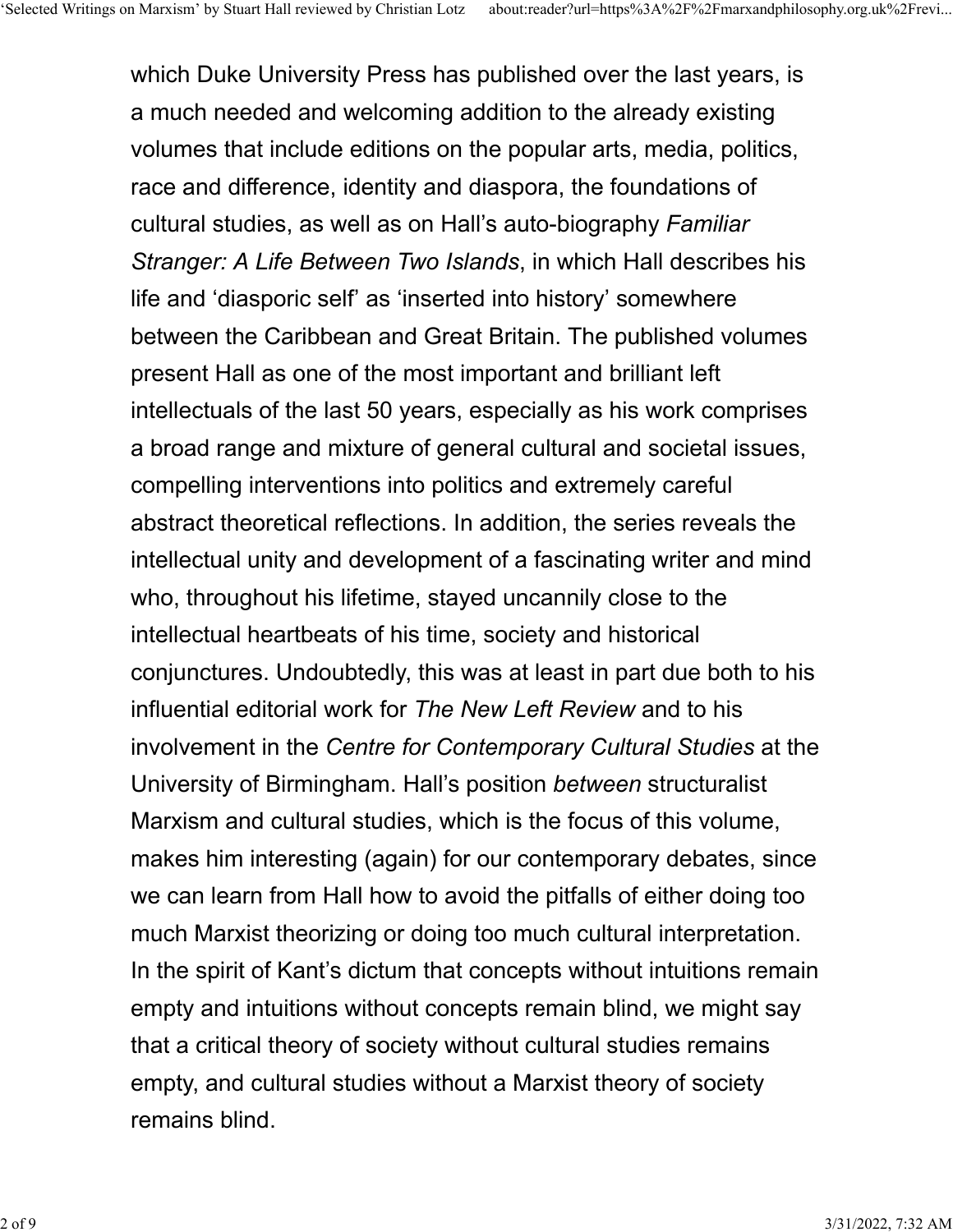This edition contains twelve essays that were written between 1974 and 1996 and is divided into three parts. The first part contains four theoretical essays in which Hall develops the Marxian core of his thinking in two main respects: first, on the basis of Althusser, Gramsci and the Marx of the *Grundrisse*, Hall tries to further develop the problem of social knowledge and ideology in order to escape reductive Marxist economist positions. Already in this section it becomes clear that, following Althusser, Hall rejects the image of a society divided by base and superstructure and that instead, he conceives it as an articulated unity that includes base and superstructure. Second, this theoretical groundwork comes to its coherent conclusion in the third part of the volume in which, on the one hand, Hall tries to defend theory against reductive empiricisms and, on the other, introduces the concept of culture as a primary concept that can help overcome century long Marxist struggles with the basesuperstructure image. This is achieved via a concept of culture that is used for both the substantive core of society as well as its epistemological self-reflection. The concept of culture, we might say, gives us access to both an ontology of capitalist society as well as its ideological self-knowledge. Between part one and three; i.e. between Hall's reflections on basic Marxian concepts and his reflections on culture, the reader finds essays on class, crime and liberalism in which Hall 'applies' his theory of ideology to the issues of his time (such as youth culture) and explains how to understand liberalism as an ideology that is both a mental framework and an articulation of economic structures. Overall, between the first essay of this edition, which offers a meticulous reading of the introduction of the *Grundrisse*, and the last essay entitled 'The Centrality of Culture', the main arch of Hall's thinking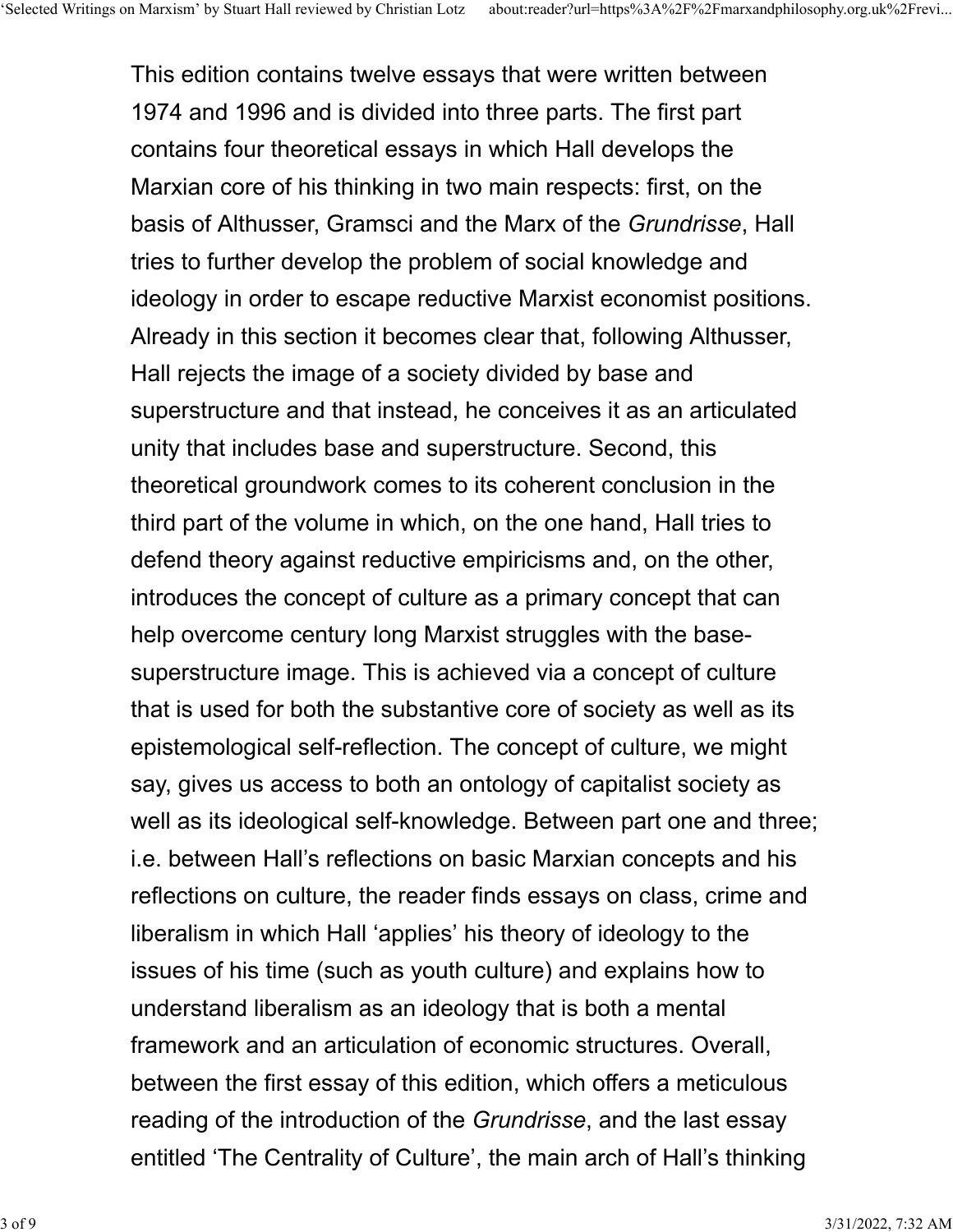emerges as a dense, intellectually challenging, theoretical move from structural Marxism towards a new (Marxist) cultural science that ultimately replaces the outdated and at times one-dimensional Marxism(s), particularly in regard to knowledge, discourse and ideology. As Hall finally argues in the 1990s, this means 'that the discursive or meaning dimension is one of the constitutive conditions for the operation of the economy' (332). In one of his helpful comments (which are placed after each section of the book), the editor of the volume suggests that in the late 1990s, Hall went through a transition from '*neo-*Marxism to *post*-Marxism' (344) that pushed him away 'from his previous bottom-line commitment to Marxist problem-formation' (349) towards discourse, Derridean post-structuralism and the concept of identity.

Mirroring an Althusserian approach presented in his *Reading Capital,* Hall turns *reading* into the central force of his thinking by developing it *through* an ethos of paying meticulous attention to details, which allows him to sharpen fizzy passages and glitches that the author was unable to control. In this way, writing becomes both thinking and reading. In an age in which many of us, buried, as we are, in multitasking and constant attention shifting, have lost the ability to meditate *patiently* on text, Hall's ethos of writing as reading reminds us of intellectual virtues that seem to be faint echoes of a lost past. Hall's writing, despite its complexities and despite its hermeneutic openness and curiosity towards the material, is both lucid and elegant. Even the very dense commentary on the introduction to Marx's *Grundrisse* is a joy to read.

The first part of the book is undoubtedly the core of the entire volume, insofar as Hall develops, in those essays, his concepts of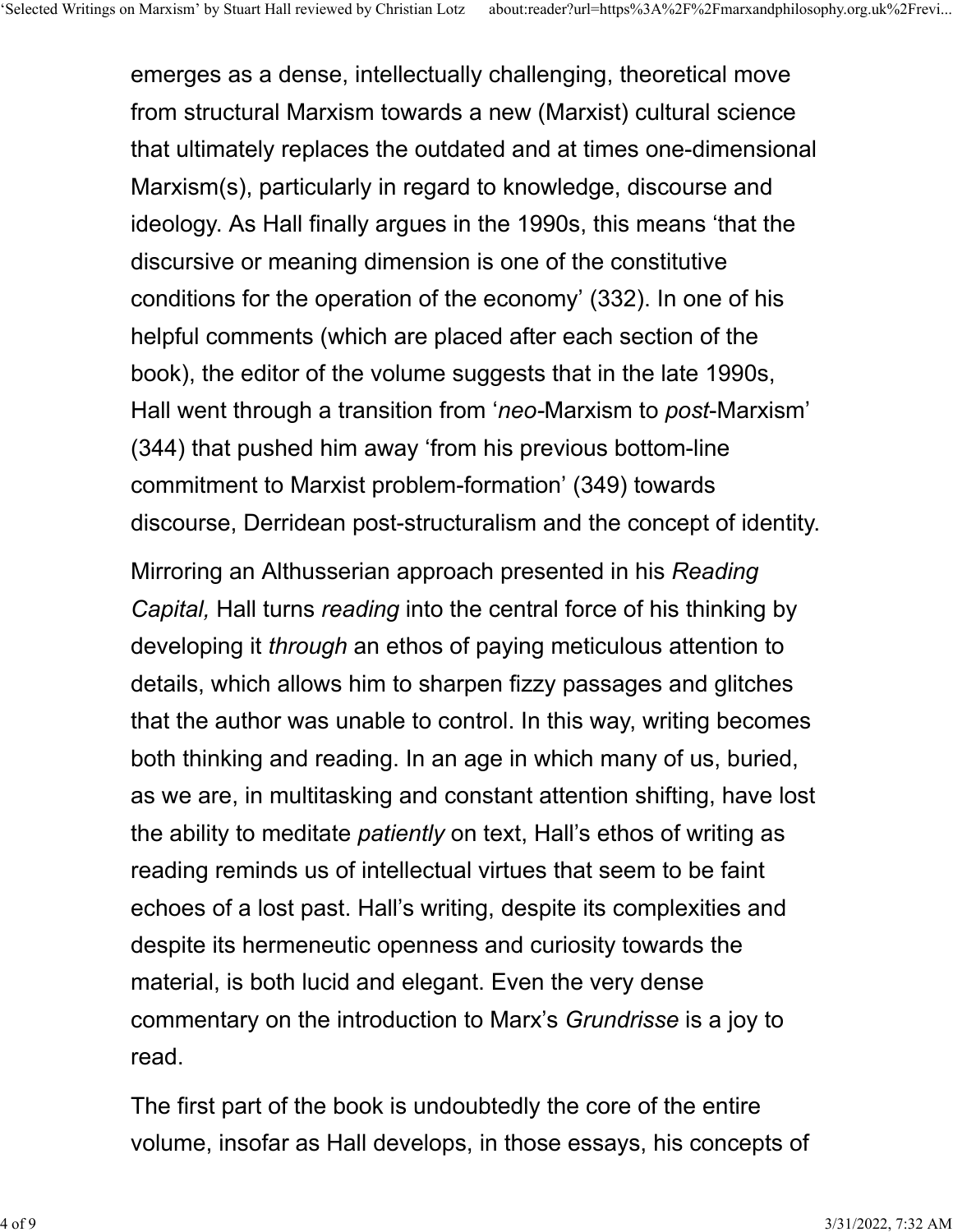ideology and society.. Hall praises Marx for his 'historical epistemology' (41) within which history, observed through an Althusserian and Foucauldian lens, appears as a 'series of *breaks*' (44). Discontinuity, as Hall argues, is the way in which we learn to see continuity that, in turn, leads to 'Marx's final break with "history"' (45) in a Hegelian fashion, even though it remains, paradoxically, deeply 'anti-historicist' (46). The reading of the *Grundrisse* introduction opening the volume leads straight into the inner core of Hall's thinking, namely, his reworking of the concept of ideology as one that no longer falls into the traps of traditional Marxism(s). This takes place in two major moves: 1.) as Hall argues, superstructures have their own effectivity (71), and 2.) ideological components of social relations are 'articulated *into* a "unity"' (99) in complex ways (75), the consequence of which is that we need to operate (in theory) with the basic 'non-identity' of social elements as well as with a concept of society understood as a 'unity of the diverse' (80) that includes classes and class factions (76). The concept of articulation, then, is the key concept for approaching Hall's thinking, insofar as social unity is *established* as a unity only by maintaining *different* conditions of existence that do not coincide or simply overlap with each other, but, instead, coexist in their contradictions (122). 'The' economy finally disappears behind a theory of a complex social unity understood as articulated unity (or should we say 'meaning'?). This articulated unity is the theoretical springboard for Hall's later theory of society as a theory of culture.

Reading these essays, one wonders whether Hall's rejection of social reality, understood as that which is not *simply* meaning beneath the 'frame' of meaning, is also the main problem of his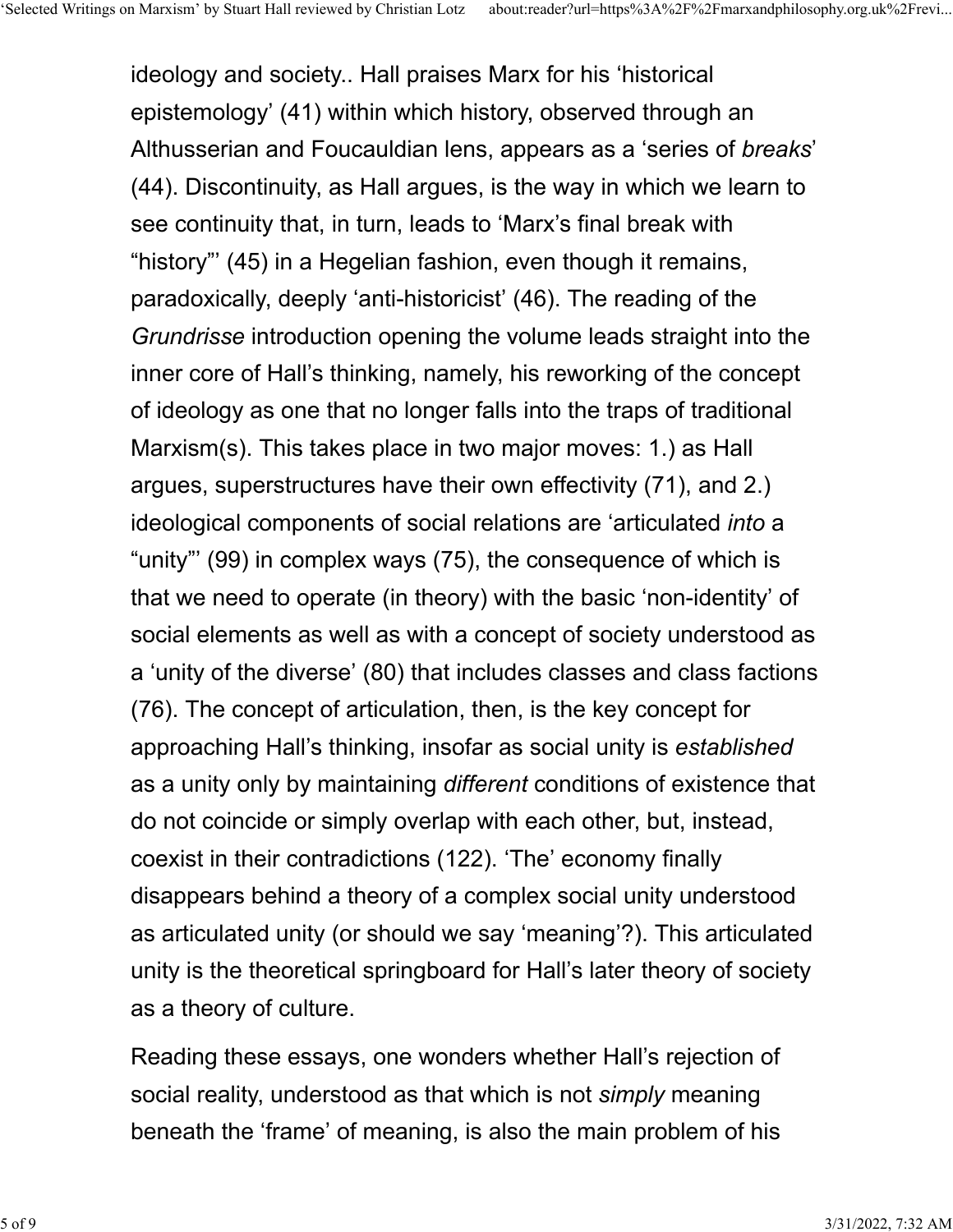overall thinking and transition towards post-Marxism, insofar as he seems to have embraced *too quickly* the post-structuralist 'mood' of his days, most particularly, Jacques Derrida's concept of *differance* and the turn towards language. Although Marx is very much concerned with the concepts of ideology, knowledge and representation, his main insight and thesis in the introduction of the *Grundrisse* that "capital is the all-dominating power in bourgeoise society", a point regularly emphasized throughout the manuscript and one that gets sidelined in Hall's attempt to conceive of ideology and economy on one playing field. The consequence of this dismissal is that the concepts of discourse and culture themselves tend to become problematic because they are no longer self-critically reflected and traced back to their own field of emergence in late twentieth century global reality and its intellectual discourse. As the editor points out, it comes as no surprise that for Hall 'social reality is culturally *constituted*' (346). However, this thesis comes at a price, namely, the price of losing sight of the constitution of social reality by capital. Similarly, although the material existence of ideology in technologies and their reproduction through technologies is mentioned from time to time, this is never really developed. Here, Hall follows in the footsteps of Althusser, for whom thinking about the means of production and technologies was simply a form of bourgeois technocratic ideology. This lack of a *material* theory of representation is visible in the main definition of ideology that Hall offers in the essay 'The Problem of Ideology: Marxism without Guarantees', within which he writes the following: by 'ideology I mean the mental frameworks – the languages, the concepts, categories, imagery of thought, and the system of representation – which different classes and social groups deploy in order to make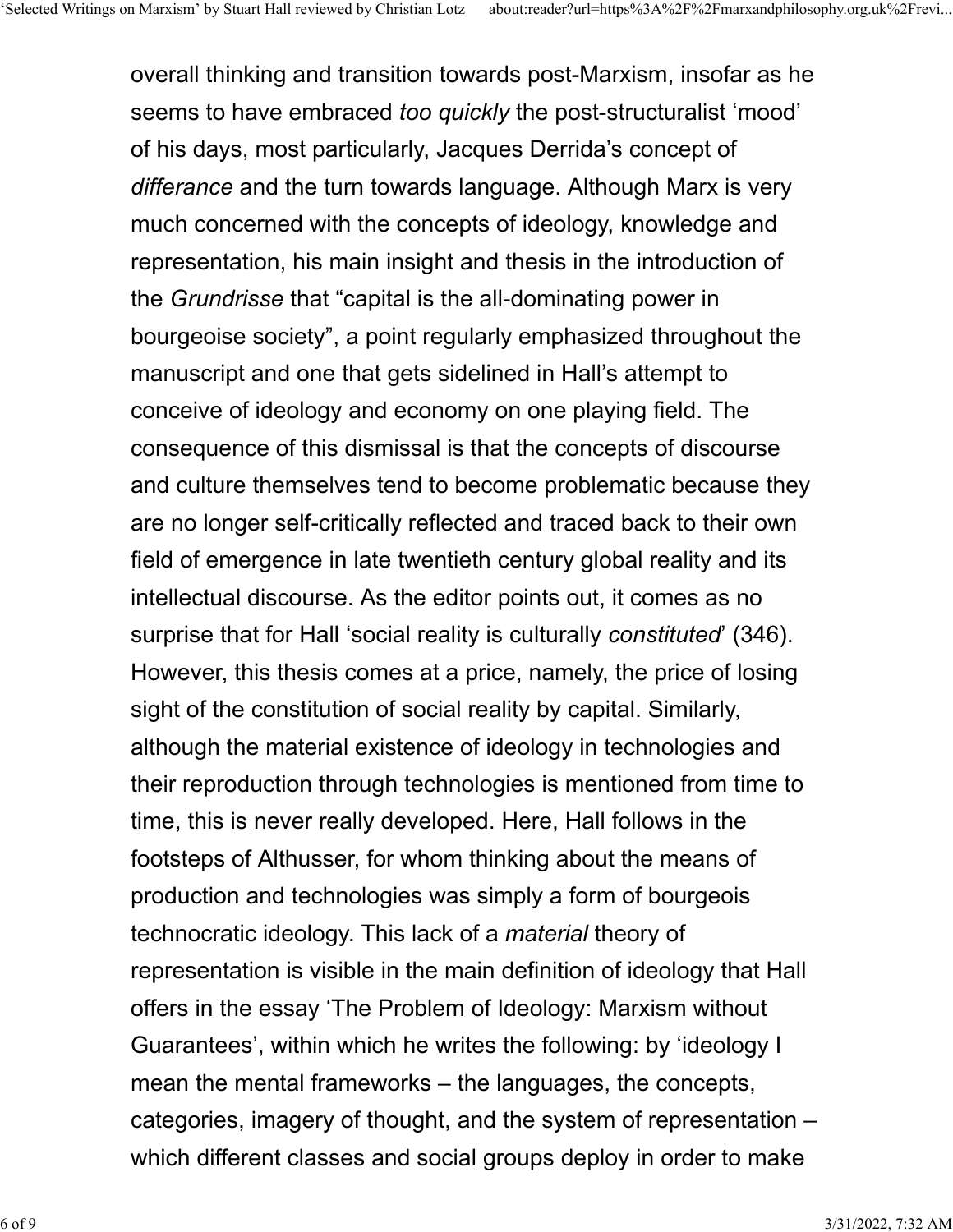sense of, define, figure out and render intelligible the way society works' (136). One can see here that a certain kind of idealism is moving back into Hall's thinking because, despite its important insight into the ideological as a field of *practical* struggles (151), he does not consider how ideologies are not only habitually embodied and actualized in architecture, infrastructure and spatial relations, but also reproduced by technologies and their subsumption of scientific developments that, today, constitute the entire complex field of production, exchange and consumption. Indeed, they are becoming part of the human body and the 'mental' itself, and thereby they play a decisive role in identity formation and subject constitution. Perhaps, in order not to be unfair, Hall's essays in other volumes, such as the recent one on the media can ease these worries.

The step from an Althusser inspired concept of ideology to Hall's concept of culture is short. 'Culture,' as Hall puts it, 'is the practice which realises or *objectivates* group life in meaningful shape and form. […] A culture includes the "maps of meaning" which make things intelligible to its members. These "maps of meaning" are not simply carried around in the head: they are objectivated in the patterns of social organisation and relationship through which the individual becomes a "social individual"' (180). The class concept is subsequently spelled out in cultural terms in two main respects: on the one hand, the formerly dualistic picture of class struggle becomes replaced by a complex and overdetermined system of cultural struggle for a hegemonic definition 'to frame all competing definitions of the world within *its* range' (186), and, on the other hand, culture defines the identity of 'classes' in relation to what is '*represented to us* by the discourses of a culture, and our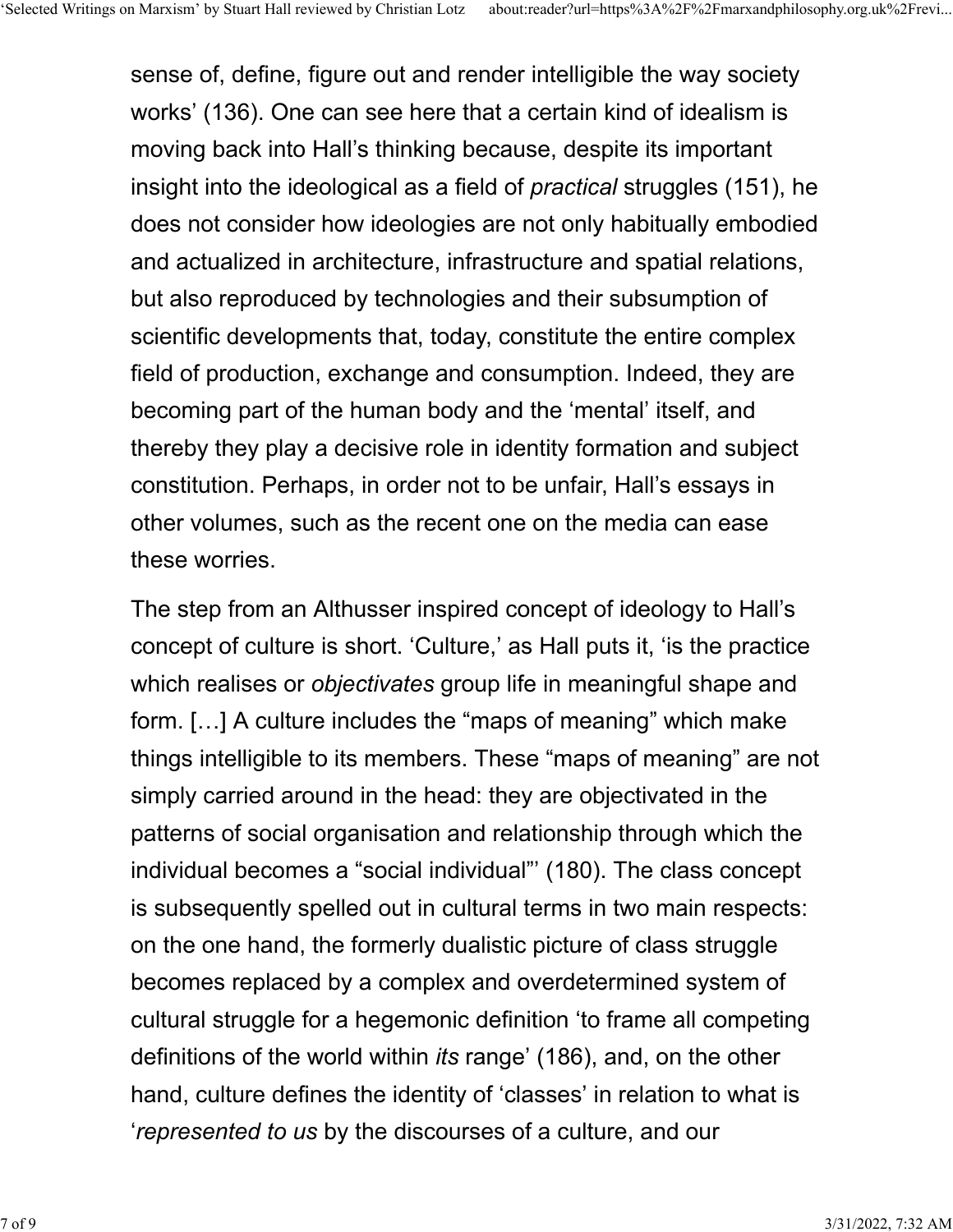willingness […] to be hailed by them' (324). As we can see, Hall comes very close to the post-Marxist diffusion not only of the concept of class into the concept of group but also of the concept of class *position* into class *identity*. The concept of identity, then, allows for a more appropriate coverage of a reality that is discursively constituted. In sum, '[n]ot that there is nothing but discourse, but […] every social practice *has a discursive character*' (331).

It is refreshing to see how Hall's commitment to Marxian basic insights leads him to reject positions that think of theory as unnecessary and replaceable by historicism, empiricism or social science. As he underlines, insofar as praxis becomes intertwined with discourse and since praxis is mediated by concepts (277), interventions into (discursive) praxis without theory are impossible. This is most visible in Hall's rejection of E.P. Thompson's polemic attack on Althusser's overemphasis on science and concepts, which is offered in his essay 'Defense of Theory'. There, Hall rightly points out that without complex and, as such, abstract theorizing, we are in danger of losing the general framework for making sense of societal differences due to uneven development or 'conjunctures (for example, today)' (278). This position can be directly traced back to the first essay in the volume on Marx's method, given that in this essay Hall points out that the dialectical method reveals 'the inner connection between processes and relations in society, which form "a unity" of a distinct type' (29).

Overall, reading these essays is energizing and inspiring, especially in a world in which many contemporary self-declared 'activist academics' as well as Marxist inspired social sciences seem to observe a theory of society with distance and distrust.